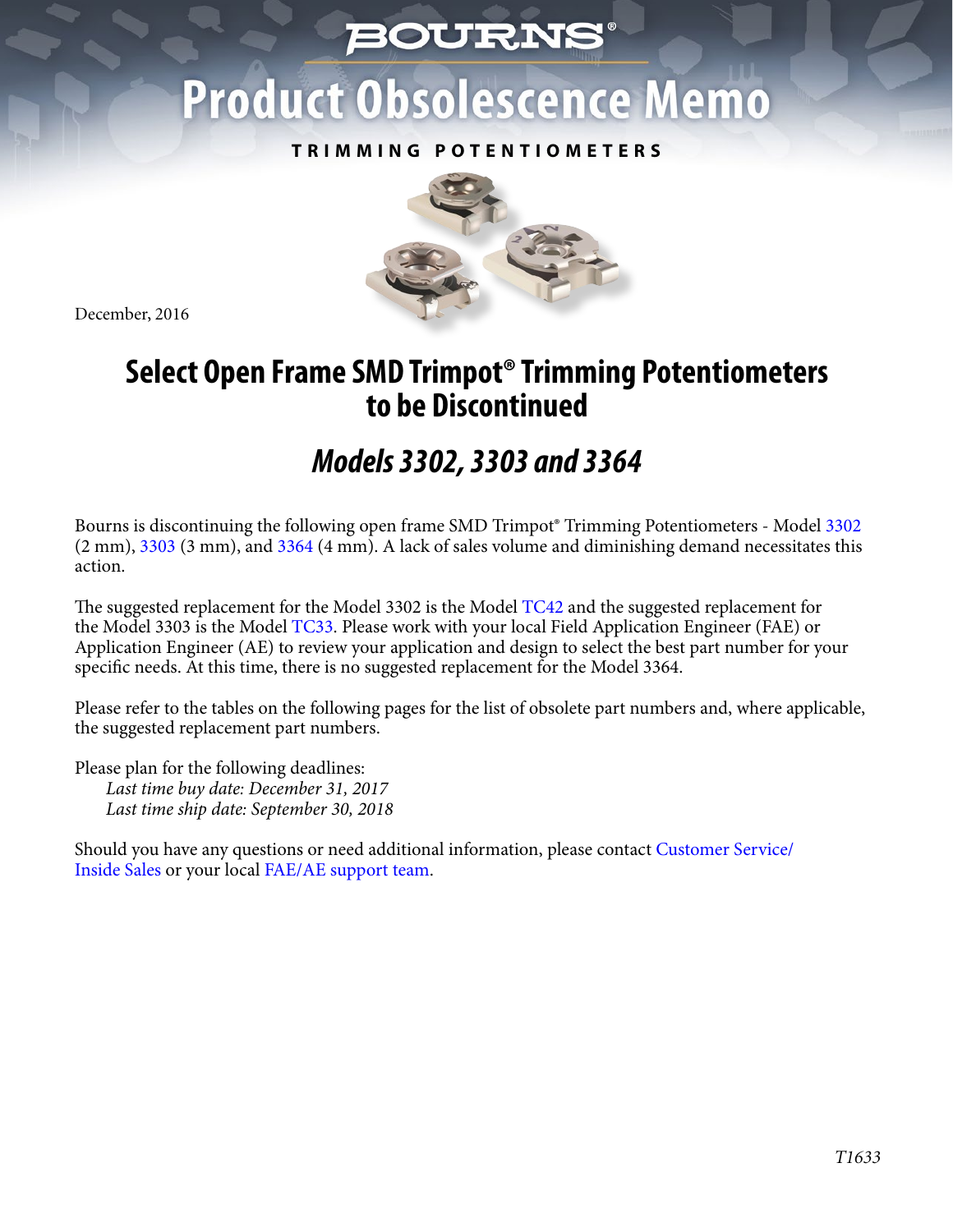*Select Open Frame SMD Trimpot® Trimming Potentiometers to be Discontinued - Models 3302, 3303 and 3364 December, 2016 Page 2 of 4*

#### **Model 3302**

| <b>Obsolete Part</b><br><b>Number</b> | <b>Suggested</b><br>Replacement |
|---------------------------------------|---------------------------------|
| 3302W-1-102E                          | N/A                             |
| 3302W-1-201E                          | N/A                             |
| 3302W-2-102E                          | N/A                             |
| 3302W-2-103E                          | N/A                             |
| 3302W-2-104E                          | N/A                             |
| 3302W-2-105E                          | N/A                             |
| 3302W-2-201E                          | N/A                             |
| 3302W-2-202E                          | N/A                             |
| 3302W-2-203E                          | N/A                             |
| 3302W-2-204E                          | N/A                             |
| 3302W-2-501E                          | N/A                             |
| 3302W-2-502E                          | N/A                             |
| 3302W-2-503E                          | N/A                             |
| 3302W-2-504E                          | N/A                             |
| 3302W-3-102E                          | N/A                             |
| 3302W-3-103E                          | N/A                             |
| 3302W-3-104E                          | N/A                             |
| 3302W-3-105E                          | N/A                             |

| <b>Obsolete Part</b> | <b>Suggested</b> |
|----------------------|------------------|
| Number               | Replacement      |
| 3302W-3-201E         | N/A              |
| 3302W-3-202E         | N/A              |
| 3302W-3-203E         | N/A              |
| 3302W-3-204E         | N/A              |
| 3302W-3-221E         | N/A              |
| 3302W-3-501E         | N/A              |
| 3302W-3-502E         | N/A              |
| 3302W-3-503E         | N/A              |
| 3302W-3-504E         | N/A              |
| 3302W-3-682E         | N/A              |
| 3302X-1-103E         | N/A              |
| 3302X-1-501E         | N/A              |
| 3302X-2-102E         | N/A              |
| 3302X-2-103E         | N/A              |
| 3302X-2-104E         | N/A              |
| 3302X-2-105E         | N/A              |
| 3302X-2-201E         | N/A              |
| 3302X-2-202E         | N/A              |

| <b>Obsolete Part</b><br><b>Number</b> | <b>Suggested</b><br>Replacement |
|---------------------------------------|---------------------------------|
| 3302X-2-203E                          | N/A                             |
| 3302X-2-204E                          | N/A                             |
| 3302X-2-501E                          | N/A                             |
| 3302X-2-502E                          | N/A                             |
| 3302X-2-503E                          | N/A                             |
| 3302X-2-504E                          | N/A                             |
| 3302X-3-102E                          | TC42X-2-102E                    |
| 3302X-3-103E                          | TC42X-2-103E                    |
| 3302X-3-104E                          | TC42X-2-104E                    |
| 3302X-3-105E                          | TC42X-2-105E                    |
| 3302X-3-201E                          | TC42X-2-201E                    |
| 3302X-3-202E                          | TC42X-2-202E                    |
| 3302X-3-203E                          | TC42X-2-203E                    |
| 3302X-3-204E                          | TC42X-2-204E                    |
| 3302X-3-501E                          | TC42X-2-501E                    |
| 3302X-3-502E                          | TC42X-2-502E                    |
| 3302X-3-503E                          | TC42X-2-503E                    |
| 3302X-3-504E                          | TC42X-2-504E                    |

#### **Model 3303**

| <b>Obsolete Part</b><br><b>Number</b> | <b>Suggested</b><br>Replacement |
|---------------------------------------|---------------------------------|
| 3303C-1-101E                          | N/A                             |
| 3303C-1-102E                          | N/A                             |
| 3303C-1-103E                          |                                 |
|                                       | N/A                             |
| 3303C-1-104E                          | N/A                             |
| 3303C-1-105E                          | N/A                             |
| 3303C-1-201E                          | N/A                             |
| 3303C-1-202E                          | N/A                             |
| 3303C-1-203E                          | N/A                             |
| 3303C-1-204E                          | N/A                             |
| 3303C-1-501E                          | N/A                             |
| 3303C-1-502E                          | N/A                             |
| 3303C-1-503E                          | N/A                             |
| 3303C-1-504E                          | N/A                             |
| 3303C-2-503E                          | N/A                             |
| 3303D-1-102E                          | N/A                             |
| 3303D-1-103E                          | N/A                             |
| 3303D-1-104E                          | N/A                             |
| 3303D-1-202E                          | N/A                             |
| 3303D-1-203E                          | N/A                             |
| 3303D-1-501E                          | N/A                             |
| 3303D-1-502E                          | N/A                             |
| 3303W-1-102E                          | N/A                             |
| 3303W-1-103E                          | N/A                             |
| 3303W-1-104E                          | N/A                             |

| <b>Obsolete Part</b> | <b>Suggested</b> |
|----------------------|------------------|
| Number               | Replacement      |
| 3303W-1-201E         | N/A              |
| 3303W-1-202E         | N/A              |
| 3303W-1-203E         | N/A              |
| 3303W-1-502E         | N/A              |
| 3303W-1-504E         | N/A              |
| 3303W-2-101E         | N/A              |
| 3303W-2-102E         | N/A              |
| 3303W-2-103E         | N/A              |
| 3303W-2-104E         | N/A              |
| 3303W-2-105E         | N/A              |
| 3303W-2-201E         | N/A              |
| 3303W-2-202E         | N/A              |
| 3303W-2-203E         | N/A              |
| 3303W-2-204E         | N/A              |
| 3303W-2-501E         | N/A              |
| 3303W-2-502E         | N/A              |
| 3303W-2-503E         | N/A              |
| 3303W-2-504E         | N/A              |
| 3303W-3-101E         | N/A              |
| 3303W-3-102E         | N/A              |
| 3303W-3-103E         | N/A              |
| 3303W-3-104E         | N/A              |
| 3303W-3-105E         | N/A              |
| 3303W-3-201E         | N/A              |

| <b>Obsolete Part</b> | <b>Suggested</b> |
|----------------------|------------------|
| <b>Number</b>        | Replacement      |
| 3303W-3-202E         | N/A              |
| 3303W-3-203E         | N/A              |
| 3303W-3-204E         | N/A              |
| 3303W-3-501E         | N/A              |
| 3303W-3-502E         | N/A              |
| 3303W-3-503E         | N/A              |
| 3303W-3-504E         | N/A              |
| 3303W-4-101          | N/A              |
| 3303W-4-101E         | N/A              |
| 3303W-4-102E         | N/A              |
| 3303W-4-103E         | N/A              |
| 3303W-4-104E         | N/A              |
| 3303W-4-105E         | N/A              |
| 3303W-4-201E         | N/A              |
| 3303W-4-202E         | N/A              |
| 3303W-4-203E         | N/A              |
| 3303W-4-204E         | N/A              |
| 3303W-4-501E         | N/A              |
| 3303W-4-502E         | N/A              |
| 3303W-4-503E         | N/A              |
| 3303W-4-504E         | N/A              |
| 3303X-1-101E         | N/A              |
| 3303X-1-102E         | N/A              |
| 3303X-1-103E         | N/A              |

*~ Continued on next page ~*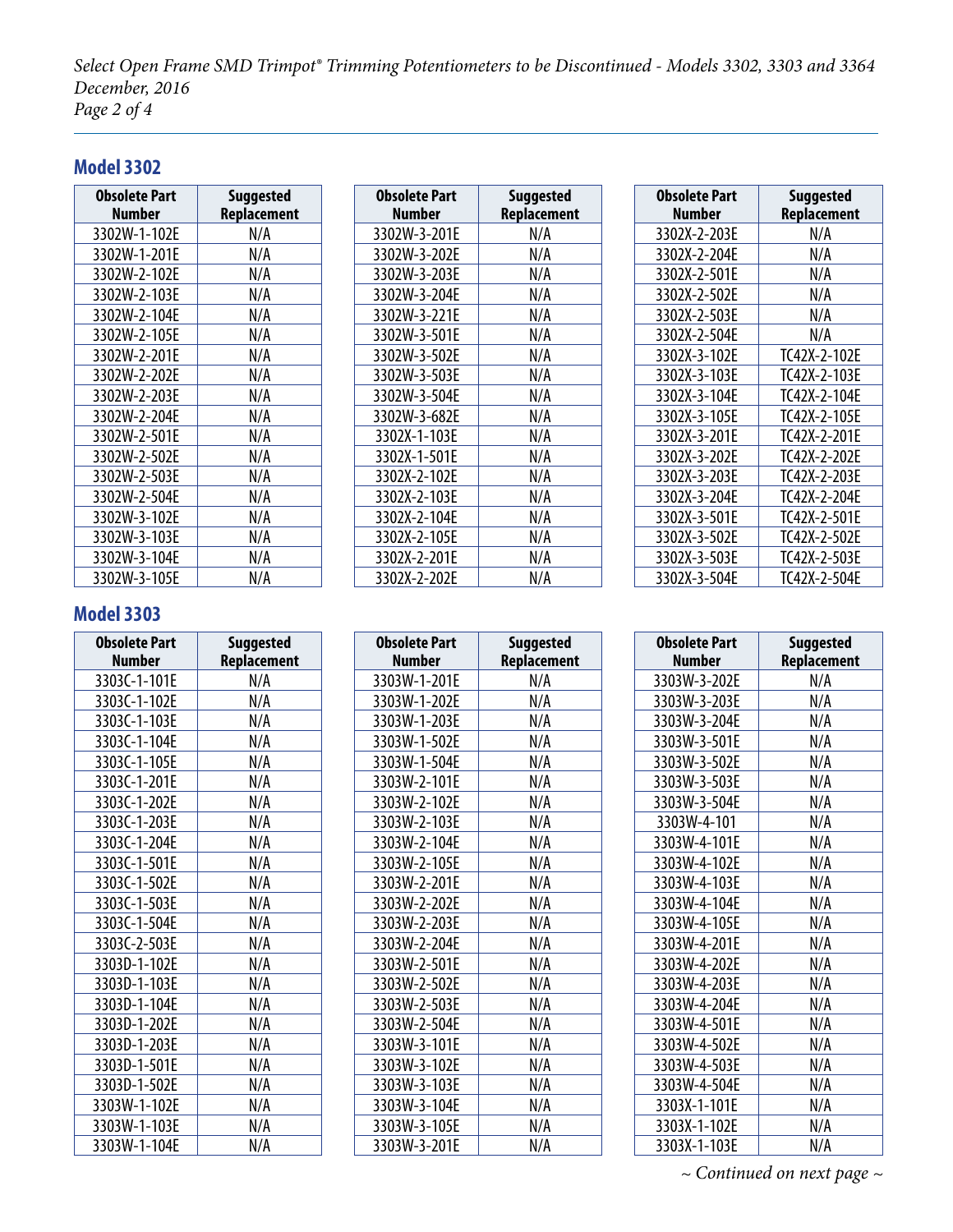*Select Open Frame SMD Trimpot® Trimming Potentiometers to be Discontinued - Models 3302, 3303 and 3364 December, 2016 Page 3 of 4*

#### **Model 3303 (Continued)**

| <b>Obsolete Part</b><br>Number | <b>Suggested</b><br>Replacement |
|--------------------------------|---------------------------------|
| 3303X-1-104E                   | N/A                             |
| 3303X-1-105E                   | N/A                             |
| 3303X-1-201E                   | N/A                             |
| 3303X-1-202E                   | N/A                             |
| 3303X-1-203E                   | N/A                             |
| 3303X-1-204E                   | N/A                             |
| 3303X-1-501E                   | N/A                             |
| 3303X-1-502E                   | N/A                             |
| 3303X-1-503E                   | N/A                             |
| 3303X-2-101E                   | N/A                             |
| 3303X-2-102E                   | N/A                             |
| 3303X-2-103E                   | N/A                             |
| 3303X-2-104E                   | N/A                             |
| 3303X-2-105E                   | N/A                             |
| 3303X-2-201E                   | N/A                             |
| 3303X-2-202E                   | N/A                             |
| 3303X-2-203E                   | N/A                             |

| <b>Obsolete Part</b> | <b>Suggested</b> |
|----------------------|------------------|
| <b>Number</b>        | Replacement      |
| 3303X-2-204E         | N/A              |
| 3303X-2-224E         | N/A              |
| 3303X-2-501E         | N/A              |
| 3303X-2-502E         | N/A              |
| 3303X-2-503E         | N/A              |
| 3303X-2-504E         | N/A              |
| 3303X-3-101E         | TC33X-1-101E     |
| 3303X-3-102E         | TC33X-1-102E     |
| 3303X-3-103E         | TC33X-1-103E     |
| 3303X-3-104E         | TC33X-1-104E     |
| 3303X-3-105E         | TC33X-1-105E     |
| 3303X-3-201E         | TC33X-1-201E     |
| 3303X-3-202E         | TC33X-1-202E     |
| 3303X-3-203E         | TC33X-1-203E     |
| 3303X-3-204E         | TC33X-1-204E     |
| 3303X-3-302E         | TC33X-1-302E     |
| 3303X-3-501E         | TC33X-1-501E     |

r

| <b>Obsolete Part</b><br>Number | <b>Suggested</b><br>Replacement |
|--------------------------------|---------------------------------|
| 3303X-3-502E                   | TC33X-1-502E                    |
| 3303X-3-503E                   | TC33X-1-503E                    |
| 3303X-3-504E                   | TC33X-1-504E                    |
| 3303X-4-101E                   | N/A                             |
| 3303X-4-102E                   | N/A                             |
| 3303X-4-103E                   | N/A                             |
| 3303X-4-104E                   | N/A                             |
| 3303X-4-105E                   | N/A                             |
| 3303X-4-201E                   | N/A                             |
| 3303X-4-202E                   | N/A                             |
| 3303X-4-203E                   | N/A                             |
| 3303X-4-204E                   | N/A                             |
| 3303X-4-501E                   | N/A                             |
| 3303X-4-502E                   | N/A                             |
| 3303X-4-503E                   | N/A                             |
| 3303X-4-504E                   | N/A                             |

#### **Model 3364**

| <b>Obsolete Part</b> | <b>Suggested</b>   |
|----------------------|--------------------|
| Number               | <b>Replacement</b> |
| 3364A-1-101E         | N/A                |
| 3364A-1-102E         | N/A                |
| 3364A-1-103E         | N/A                |
| 3364A-1-103G         | N/A                |
| 3364A-1-104E         | N/A                |
| 3364A-1-105E         | N/A                |
| 3364A-1-201E         | N/A                |
| 3364A-1-202E         | N/A                |
| 3364A-1-203E         | N/A                |
| 3364A-1-203G         | N/A                |
| 3364A-1-204E         | N/A                |
| 3364A-1-471E         | N/A                |
| 3364A-1-501E         | N/A                |
| 3364A-1-502E         | N/A                |
| 3364A-1-503E         | N/A                |
| 3364A-1-504E         | N/A                |
| 3364B-1-101E         | N/A                |
| 3364B-1-102E         | N/A                |
| 3364B-1-103E         | N/A                |
| 3364B-1-104E         | N/A                |
| 3364B-1-105E         | N/A                |
| 3364B-1-201E         | N/A                |
| 3364B-1-202E         | N/A                |
| 3364B-1-203E         | N/A                |

| <b>Obsolete Part</b> | <b>Suggested</b> |
|----------------------|------------------|
| <b>Number</b>        | Replacement      |
| 3364B-1-204E         | N/A              |
| 3364B-1-501E         | N/A              |
| 3364B-1-502E         | N/A              |
| 3364B-1-503E         | N/A              |
| 3364B-1-504E         | N/A              |
| 3364C-1-101E         | N/A              |
| 3364C-1-102E         | N/A              |
| 3364C-1-103E         | N/A              |
| 3364C-1-104E         | N/A              |
| 3364C-1-105E         | N/A              |
| 3364C-1-201E         | N/A              |
| 3364C-1-202E         | N/A              |
| 3364C-1-203E         | N/A              |
| 3364C-1-204E         | N/A              |
| 3364C-1-302E         | N/A              |
| 3364C-1-501E         | N/A              |
| 3364C-1-502E         | N/A              |
| 3364C-1-503E         | N/A              |
| 3364C-1-504E         | N/A              |
| 3364D-1-101E         | N/A              |
| 3364D-1-102E         | N/A              |
| 3364D-1-103E         | N/A              |
| 3364D-1-104E         | N/A              |
| 3364D-1-105E         | N/A              |

| <b>Obsolete Part</b> | <b>Suggested</b> |
|----------------------|------------------|
| Number               | Replacement      |
| 3364D-1-201E         | N/A              |
| 3364D-1-202E         | N/A              |
| 3364D-1-203E         | N/A              |
| 3364D-1-204E         | N/A              |
| 3364D-1-501E         | N/A              |
| 3364D-1-502E         | N/A              |
| 3364D-1-503E         | N/A              |
| 3364D-1-504E         | N/A              |
| 3364J-1-101E         | N/A              |
| 3364J-1-102E         | N/A              |
| 3364J-1-103E         | N/A              |
| 3364J-1-104E         | N/A              |
| 3364J-1-105E         | N/A              |
| 3364J-1-201E         | N/A              |
| 3364J-1-202E         | N/A              |
| 3364J-1-203E         | N/A              |
| 3364J-1-204E         | N/A              |
| 3364J-1-302E         | N/A              |
| 3364J-1-501E         | N/A              |
| 3364J-1-502E         | N/A              |
| 3364J-1-503E         | N/A              |
| 3364J-1-504E         | N/A              |
| 3364K-1-101E         | N/A              |
| 3364K-1-102E         | N/A              |

*~ Continued on next page ~*